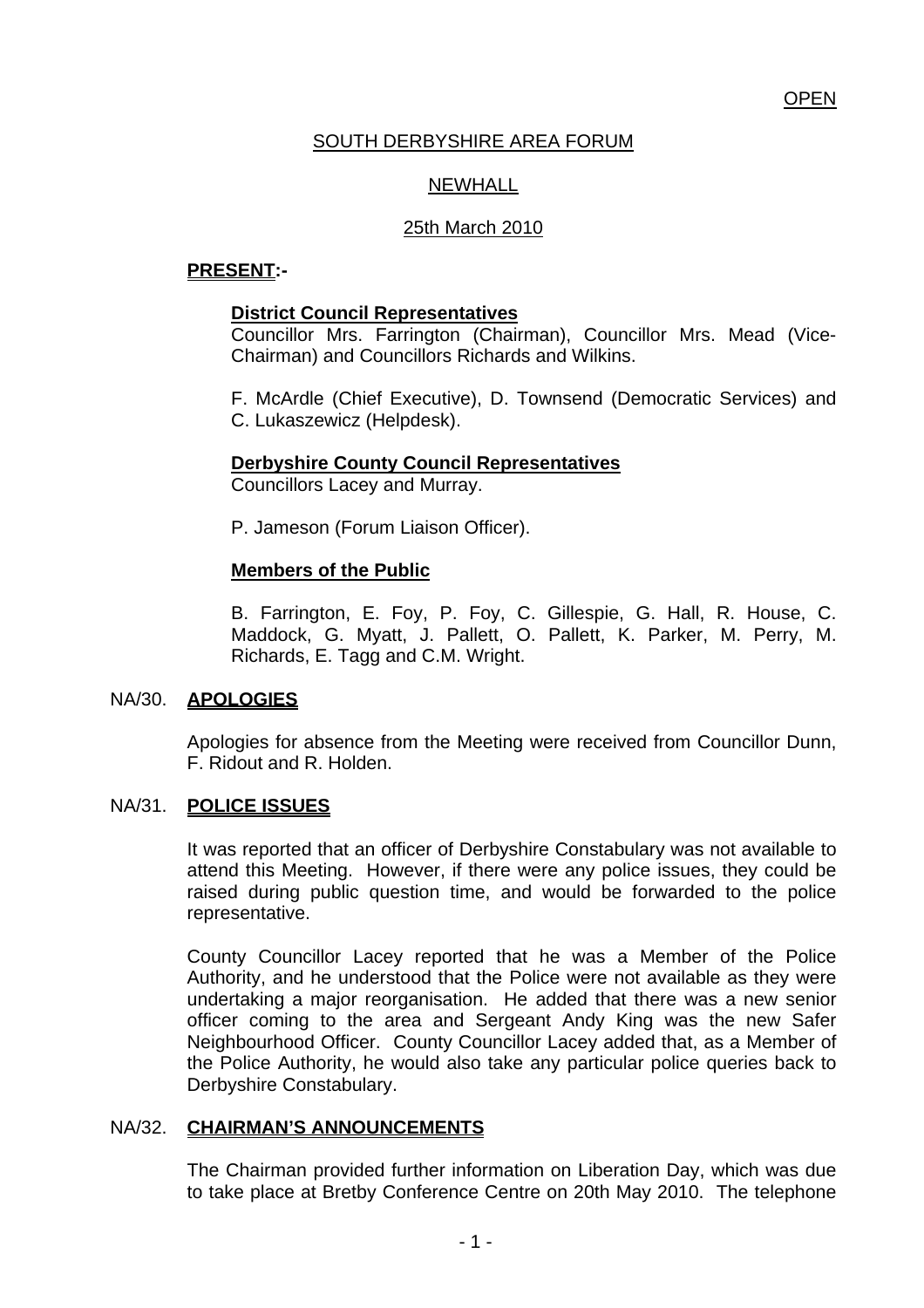line for registration would remain open until 6th April 2010. This year, priority was being given to people who had not attended before, which should help residents in rural areas to get the much sought after places. It was noted that residents had to be aged sixty five or over to attend. To request a place, residents were advised to ring the registration line on 01283 595795. Full details were available via the District Council's website.

#### NA/33. **MINUTES**

The Minutes of the Newhall Area Forum Meeting held on 8th February 2010 were noted subject to the following amendments.

Minute No. NA/26, paragraph 4. It was pointed out that this should read "a resident pointed out that *she* found it difficult…".

In addition, Councillor Richards reported that following the last Meeting, the anti-social behaviour on Plummer Road had been dealt with, due to some excellent partnership working.

### NA/34. **REPORT BACK ON ISSUES RAISED AT THE LAST MEETING**

The Chairman reviewed those items raised at the last Meeting and reported the progress made in each case.

With regard to parking in Newhall, it was reported that somebody had visited local properties canvassing for a prohibition of parking on Sunnyside. It was pointed out that if this was done, it would be very difficult for residents' friends and family to visit, as there was no other parking available. The Forum Liaison Officer advised that Derbyshire County Council had completed public consultation in this area, but he was unaware of who had been canvassing for this action. A resident added that he lived on Bretby Road, and the cars that were currently parked on this road actually assisted in slowing the traffic down. **The Forum Liaison Officer agreed to submit these comments back to Highways Officers.**

It was reported that outside the Chemist in High Street, Newhall, one of the main issues was that delivery vans to the Chemist were parking on the pavement. It was suggested that Derbyshire County Council write to the owner of the Chemist requesting that delivery vans park in a more suitable place

### **The Forum Liaison Officer agreed to follow up this action.**

The Forum Liaison Officer gave an additional update on the footpath at the Old Market Place development. The Derbyshire County Council Maintenance Manager believed that works to the access had been done without approval and was therefore in breach of planning conditions. Further meetings were planned, to attempt to reach a compromise between the County Council, District Council and the developer.

**It was agreed that the Forum Liaison Officer report back to the Area Forum when further information was available.**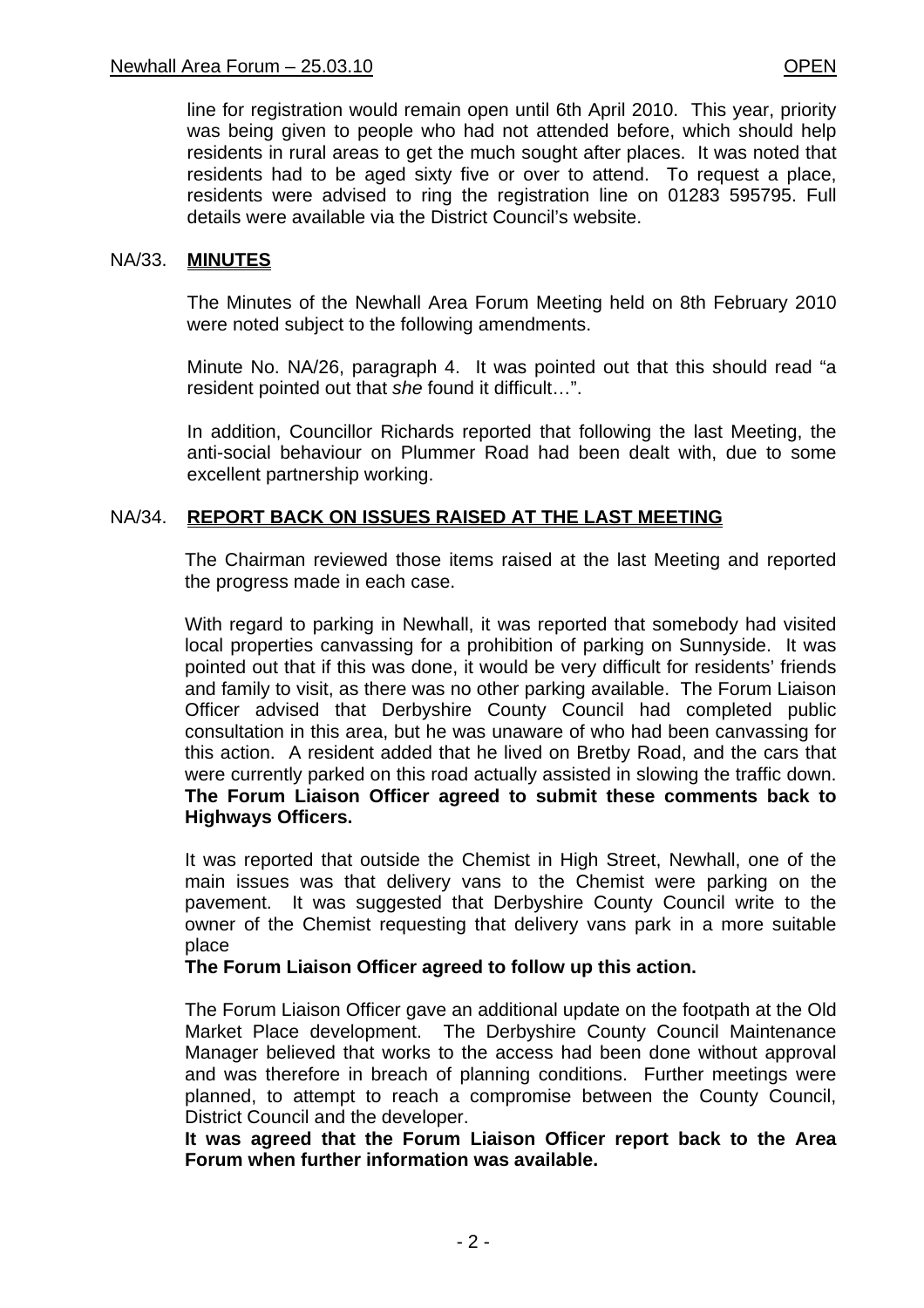With regard to the footpath between Yewtree Road and Badger Bank, it was confirmed that Footpath 1 led from Yewtree Road to Beech Grove not Beech Avenue as reported. The Forum Liaison Officer reported that the Footpaths Officer had requested the owners of properties adjacent to the footpath cut back the overgrown trees. It could then be cleaned up and undergrowth cut back.

In regard to the funding of the Climate Action Conference, the Forum Liaison Officer reported that this was part funded by Derbyshire County Council, the remainder being funded by March's Energy Agency.

### NA/35. **PUBLIC QUESTIONS ON ISSUES RAISED BY RESIDENTS**

A resident reported that young people were congregating at the Plummer Road junction with Robinson Road, and there were a large number of empty drink cans littering the street. The Chairman suggested that residents contact the Safer South Derbyshire Partnership, who might be able to provide some assistance with this matter. She also suggested that they attend the next Safer Neighbourhood Meeting.

It was reported that the new mini traffic island at the junction of Newhall Road and Midway Road had caused several serious accidents since it had been installed. It was considered to be more dangerous than the junction it replaced.

#### **The Forum Liaison Officer agreed to look into this and report back to the next Meeting.**

It was reported that due to parking on the Orchard Street junction with Parliament Street, this area was very difficult to navigate.

#### **The Forum Liaison Officer agreed to look into this issue and report back to the next Meeting.**

The Chief Executive also reported that a letter had been written to the Chief Executive of Derbyshire County Council, expressing concern with regard to the adequacy of some responses to certain issues raised at Area Forums. He added that he would endeavour to request that an officer from the Highways Department be available for the next Meeting. It was also requested that if an Officer did attend, a map of the area be provided, to assist residents and Officers in identifying problem areas.

It was pointed out that the metal barrier on Park Road, near to the Nadin's site had been broken.

### **It was agreed to write to UK Coal to request that this be reinstated.**

An update was requested on the current plans for land at Plummer Road, where a building was being demolished. It was understood that this land belonged to Derbyshire County Council, and it was suggested that a possible re-use of this land could be for allotments.

**The Forum Liaison Officer agreed to look into this suggestion and report back to the next Meeting.**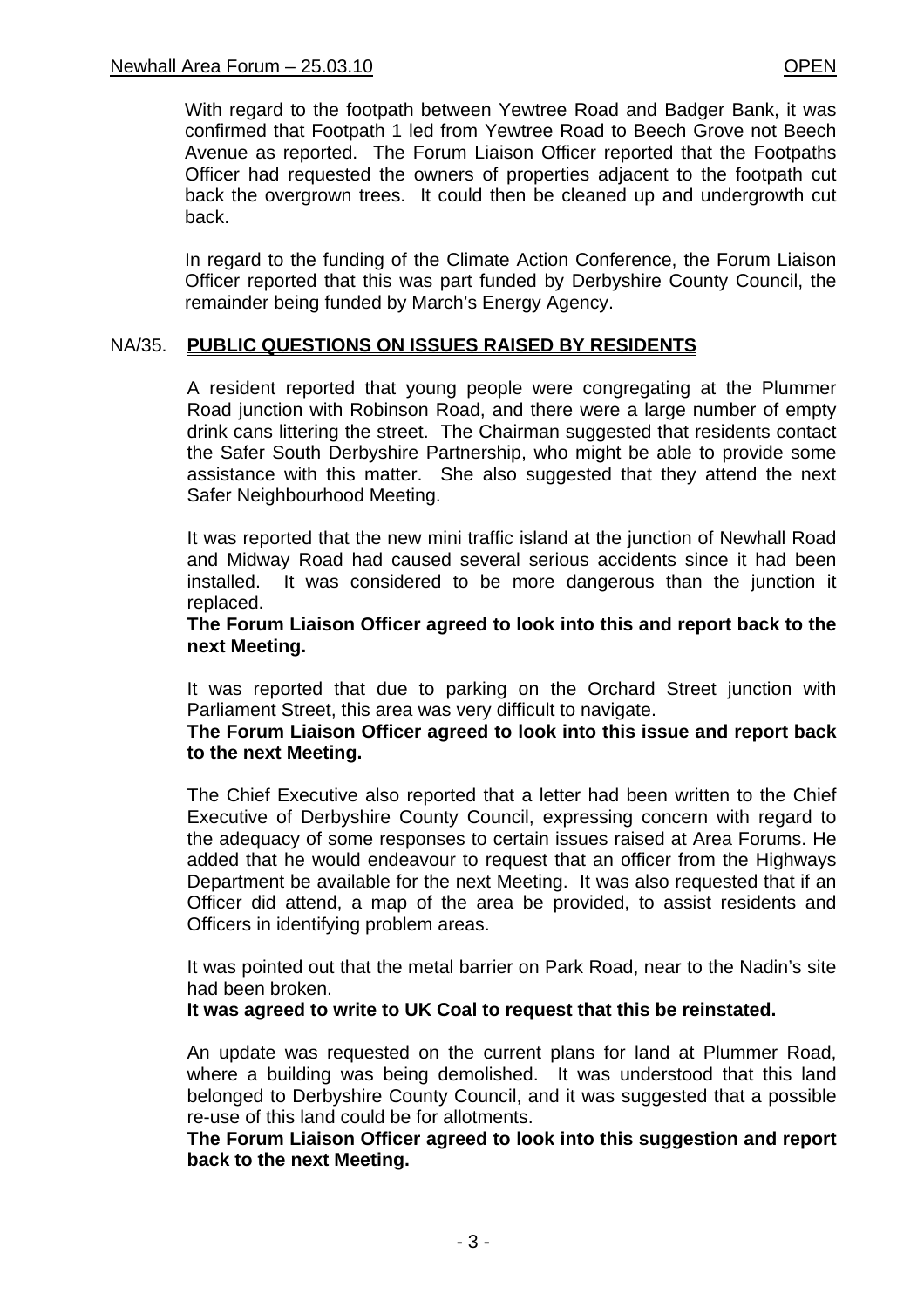It was understood that a children's play area was planned for an area of land off the A444, and a resident asked if there was any progress.

### **It was requested that an update on this matter be provided at the next Area Forum.**

The sign at Ryder Close Industrial Estate had been knocked down and it was asked if it could be reinstated. It was understood that this was a private sign. **The Forum Liaison Officer agreed to look into this to establish ownership of the sign.**

The Chairman reported that she was in receipt of a letter about the increasing numbers of commercial vehicles using Ashleigh and Oakleigh Avenues in Newhall. She advised that the County Council would respond directly to the resident concerned.

# NA/36. **COUNTY COUNCIL ISSUES – BIG CHOICES WASTE CONSULTATION**

The Forum Liaison Officer publicised a joint consultation by Derbyshire County Council and Derby City Council on plans for waste management over the next twenty years. This consultation ended on 9th April 2010 and residents' views were sought to shape the formation of a draft plan, on which further consultation would take place. A copy of the report was available via the County Council's website or by phoning Call Derbyshire.

A resident commented that it was becoming very confusing as to what could be put in the black refuse bin. A sticker had recently been put on bins that highlighted all the items that couldn't be put in. This included plastic, and residents were unsure where this should be taken. It was felt that it should be made clear exactly what could go in the refuse bin.

**The Chief Executive agreed to request that an update be provided at the next Meeting on what items could go in the black refuse bin.**

### NA/37. **DISTRICT COUNCIL ISSUES**

 The Chief Executive gave an update on the golf course development. He also offered to arrange a meeting on site for local residents with the developer, to look at further detailed plans and see the progress being made. A resident also requested that in addition to attendees of the Area Forum, the invites be sent to residents of Appleby Glade.

### **It was agreed that this Meeting be set up before a future Area Forum.**

 It was reported that residents were experiencing nuisance from dust, which was being emitted from the golf course and Lafarge. This had also been raised at the Swadlincote Area Forum, and the Environmental Protection Manager had agreed to look into this.

 It was requested that the seat on the football field off Oversetts Road be repaired, and asked if the gate to this area could be changed to allow disabled access.

**It was agreed that the District Council consider these issues.**